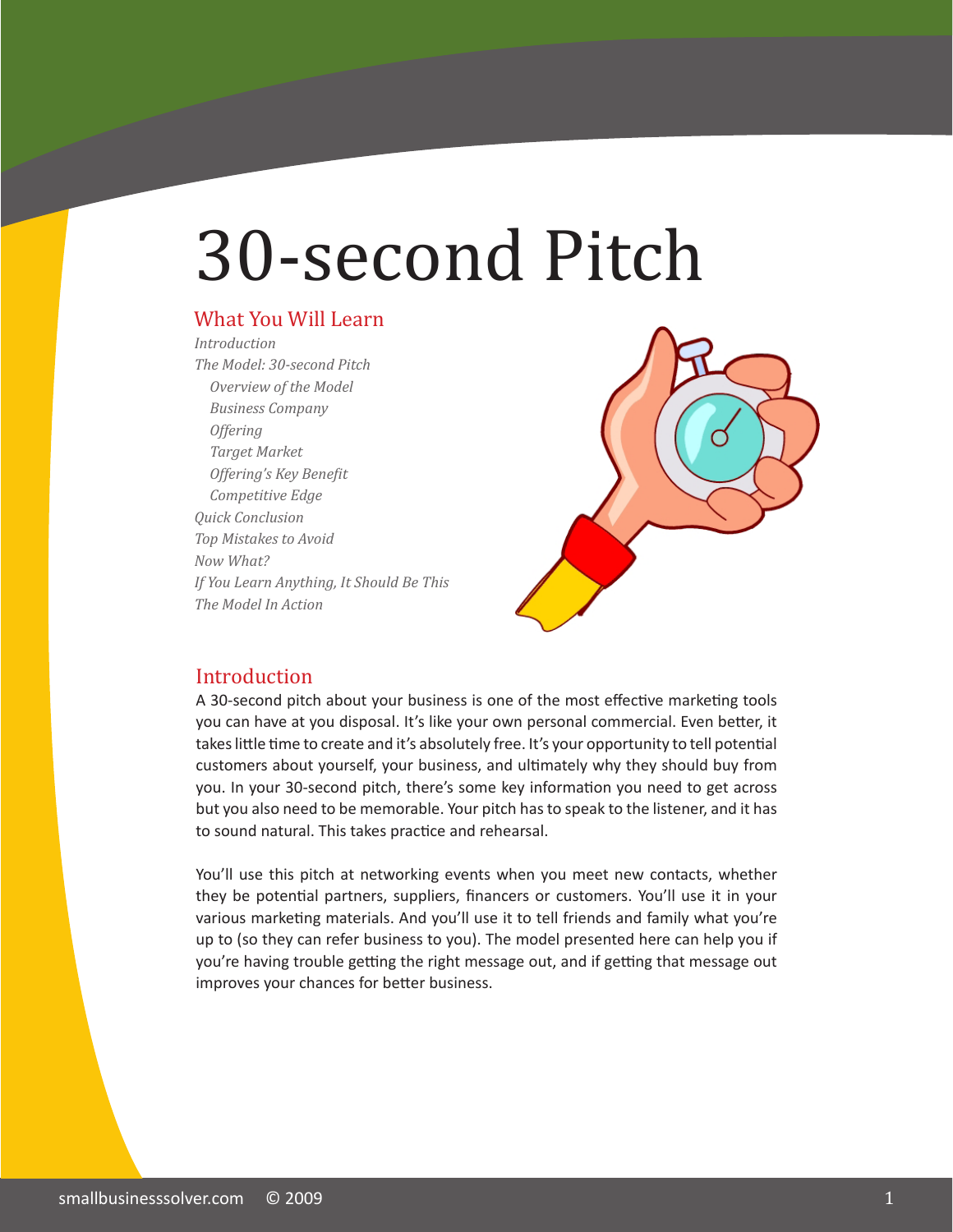| (Business Name)<br>is a company that<br>$\overline{O}$<br>(Offering)<br>(Target Market)<br>to I for<br>who I that ering's Key Benefit)<br>Unlike the competition, we<br>(Competitive Edge) |  |
|--------------------------------------------------------------------------------------------------------------------------------------------------------------------------------------------|--|
|                                                                                                                                                                                            |  |

#### Overview of the Model

This model offers you a starting point; it's not the final answer. Your pitch will need to be tweaked until you've developed something that truly speaks to your target audience. Get the basics down and then customize your pitch until it's right. How will you know when it's right? You'll feel comfortable and your audience will respond positively. Eventually you'll see the results in increased sales and referrals.

#### **Business Name (5 seconds)**

Completing this part is easy. You should already have a business name. If you don't, see the module Creating a Business Name. Your business name is extremely important to your 30-second pitch, more important than your own name, especially if you're a larger firm. This is the beginning of branding your business. And only with a brand image can you become recognized.

#### **Offering (5 seconds)**

For this section, write down what you're actually providing to your customers. You could list your services (legal services, accounting services, manufacturing services) or you could describe your products. Consider how you want people to perceive your company versus the competition. How do you want them to remember you?

#### **Target Market (5 seconds)**

Here, write down your customer group? Who is your target market? Don't describe the demographic of the group; rather, try to find a 1-word to 5-word name for your customer group. For instance, if your business targets people 45 to 46 years old with \$100K+ annual income who are interested in travel, you might dub them "the mature 5-star travellers". Make it catchy. It should be a name that's easily understood by people. The meaning should be obvious. You don't want to leave any room for people to wonder who your business serves.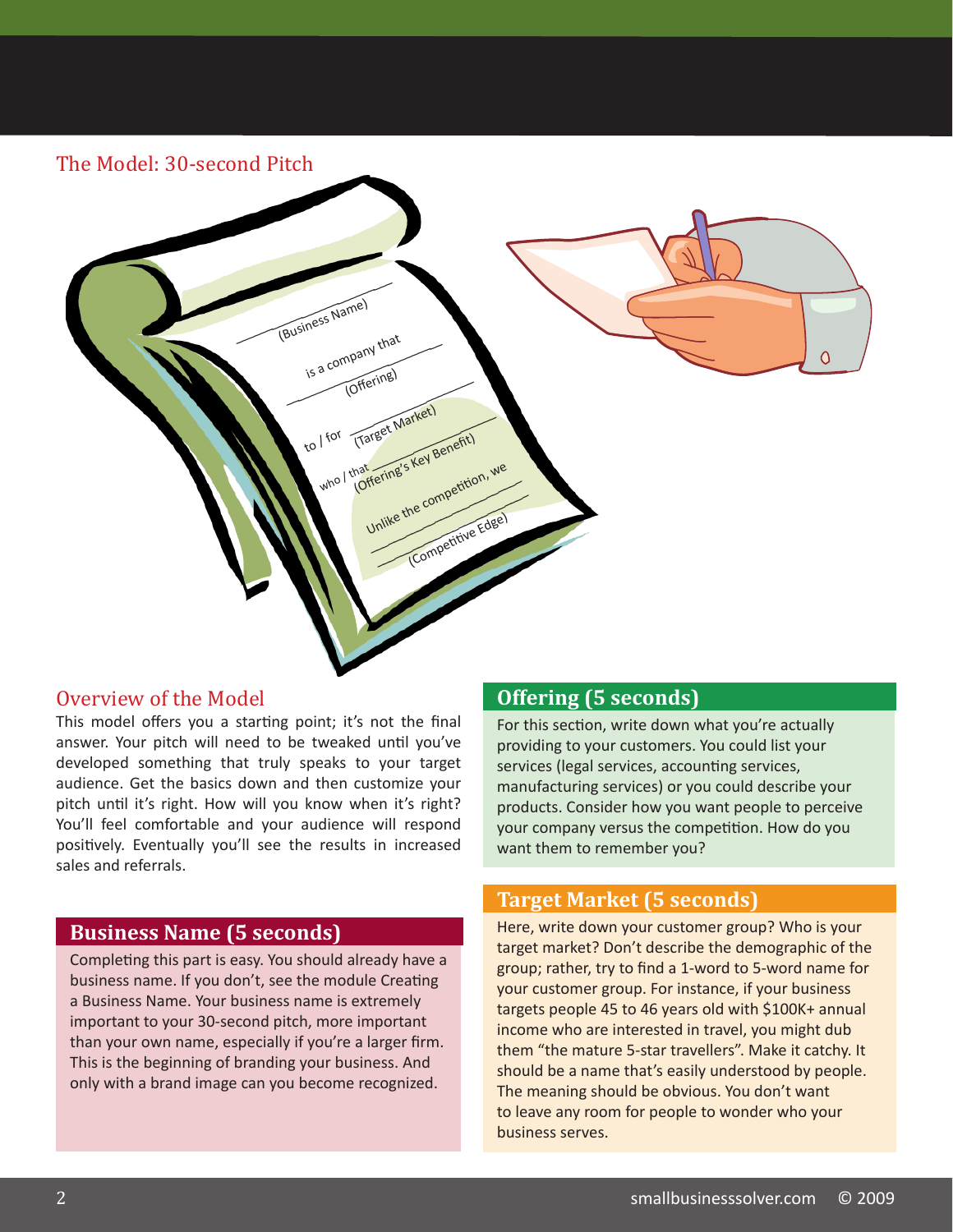#### **Offering's Key Benefit (5 seconds)**

How does your target market benefit from your offering? Consider the general reason that you and your competition are in business. Don't confuse this with what sets you apart from your competition. Rather, this is what you and your competition have in common. Think about the general need that you fulfill. Why would a customer seek any business that provides your service/product? For example, an accountant helps to keep a business' books in order. A wedding photographer takes pictures to help clients remember their special day. It's pretty basic but this statement clarifies what you do.

#### **Competitive Edge (10 seconds)**

This is the most important part of your 30-second pitch and so it's allotted the most time. In fact, if you find that you speed through the other sections quickly, spend more time here. This is the key message you want the listener to walk away with. Essentially, it explains why customers should choose your business over the competition. What sets your business apart? How is it unique? Why is it better? Perhaps your business offers service in multiple languages, you educate customers, you're an independent provider, or you bundle products/ services in a package. It's anything that helps you deliver more value to your target market. It's always better to have something other than price. List one or two benefits of your business here, but always have a few more up your sleeve. That way, if you find you have more time, you can expand on this section. If you're having trouble here, consult the Competitive Edge module.

#### Quick Conclusion

Now that you have the skeleton of your 30-second pitch, practice it! There is nothing holding you back, and the quicker that you start using this, the sooner it will get better.

#### **Top Mistakes to Avoid**

- **1. Not having a 30-second pitch**
- **2. Not focusing on what your customer needs when discussing what makes your company different**
- **3. Not having something that sets your company apart**
- **4. Using confusing words to set the stage. This detracts from the key message of what makes your company unique**
- **5. Not continuously improving and practicing your 30-second pitch**
- **6. Not tailoring your pitch to the current audience (everyone is slightly different!)**
- **7. Not having variations in length, based on the amount of time that you are able to speak with someone**

#### **Now What?**

- Practice!
- Tweak your 30-second pitch so it works for you.
- Teach your pitch to your employees. The more people using this powerful message, the better. Put a version of your pitch in your email signature.
- Create other versions. You now have a way to explain what your company does and what makes it different. The message has taken into account your customer to ensure that you are speaking with them. However, often you'll have different products and services for different customers. You'll need multiple 30-second pitches; the pitch you use will depend on which will be the most effective for the given situation.
- Tweak these pitches too.
- Create a shorter 10-second introduction and a 3-5 minute introductory presentation based on expanding the points.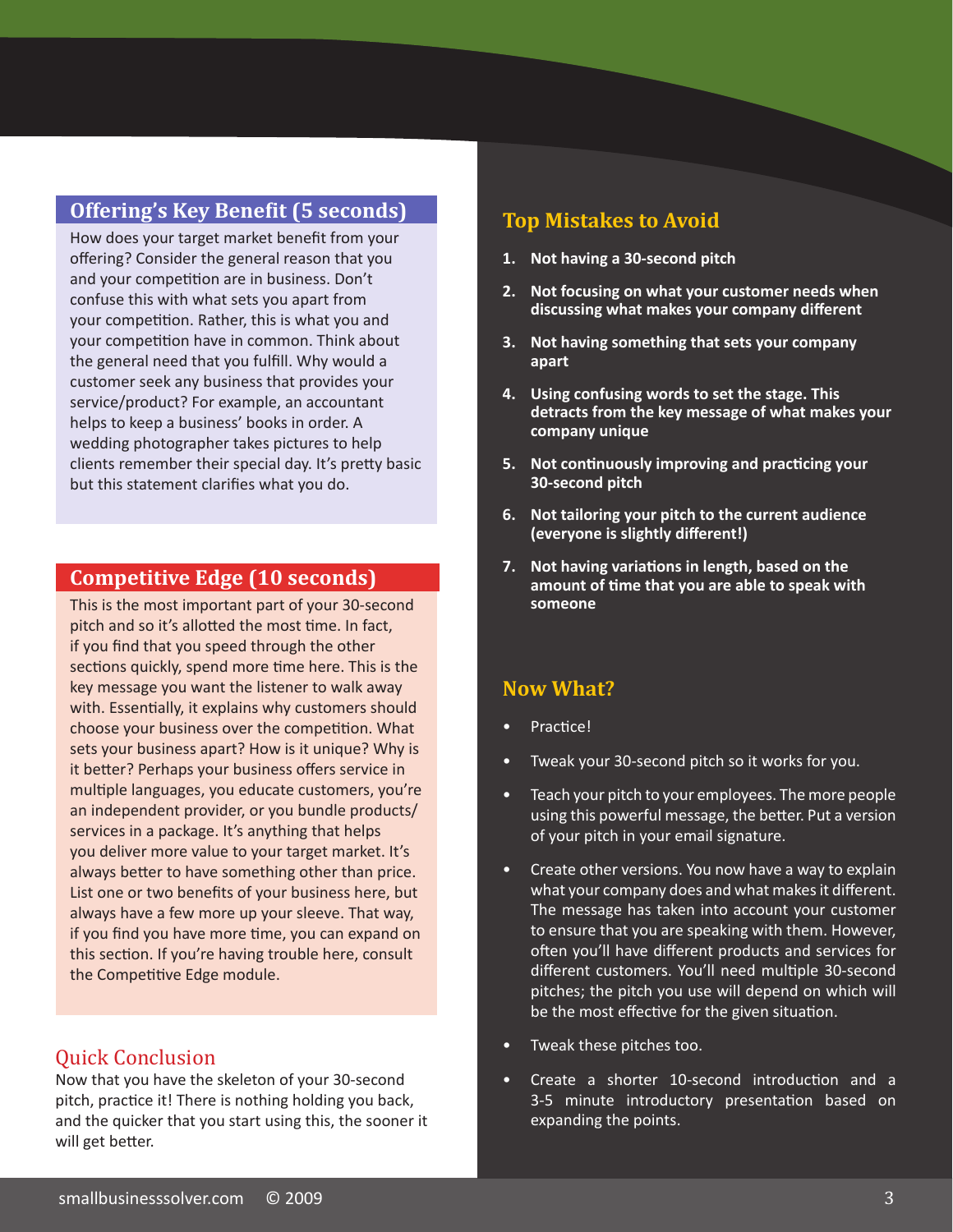#### If You Learn Anything, It Should Be This...

### *Tell your customers how your company is different; give them a reason to switch.*

#### The Model In Action:

Harry intends to open a dental office within the next month and plans to attend networking events to drum up some referrals. At his first networking meeting, Harry realizes that he doesn't know how to talk about his business. Referring to himself as a dentist really doesn't set him apart from the crowd. He uses this model to figure out what he should say.

|  | Harry's Dental Office |                                                |                                                                                                                |  |
|--|-----------------------|------------------------------------------------|----------------------------------------------------------------------------------------------------------------|--|
|  |                       | provides teeth cleaning and<br>to Fun Families |                                                                                                                |  |
|  |                       | who need their families teeth                  | (Offering's Key Benefit)                                                                                       |  |
|  |                       |                                                | make the entire trip to the<br>dentist Fun with TVS in every<br>Cleaning room, toys, and<br>(Competitive Edge) |  |
|  |                       |                                                |                                                                                                                |  |
|  |                       |                                                |                                                                                                                |  |

Harry is excited about attending his next networking event. e wants to see how his new 30-second pitch will be received. Before that, however, he is planning to practice his pitch on his family that night over dinner.